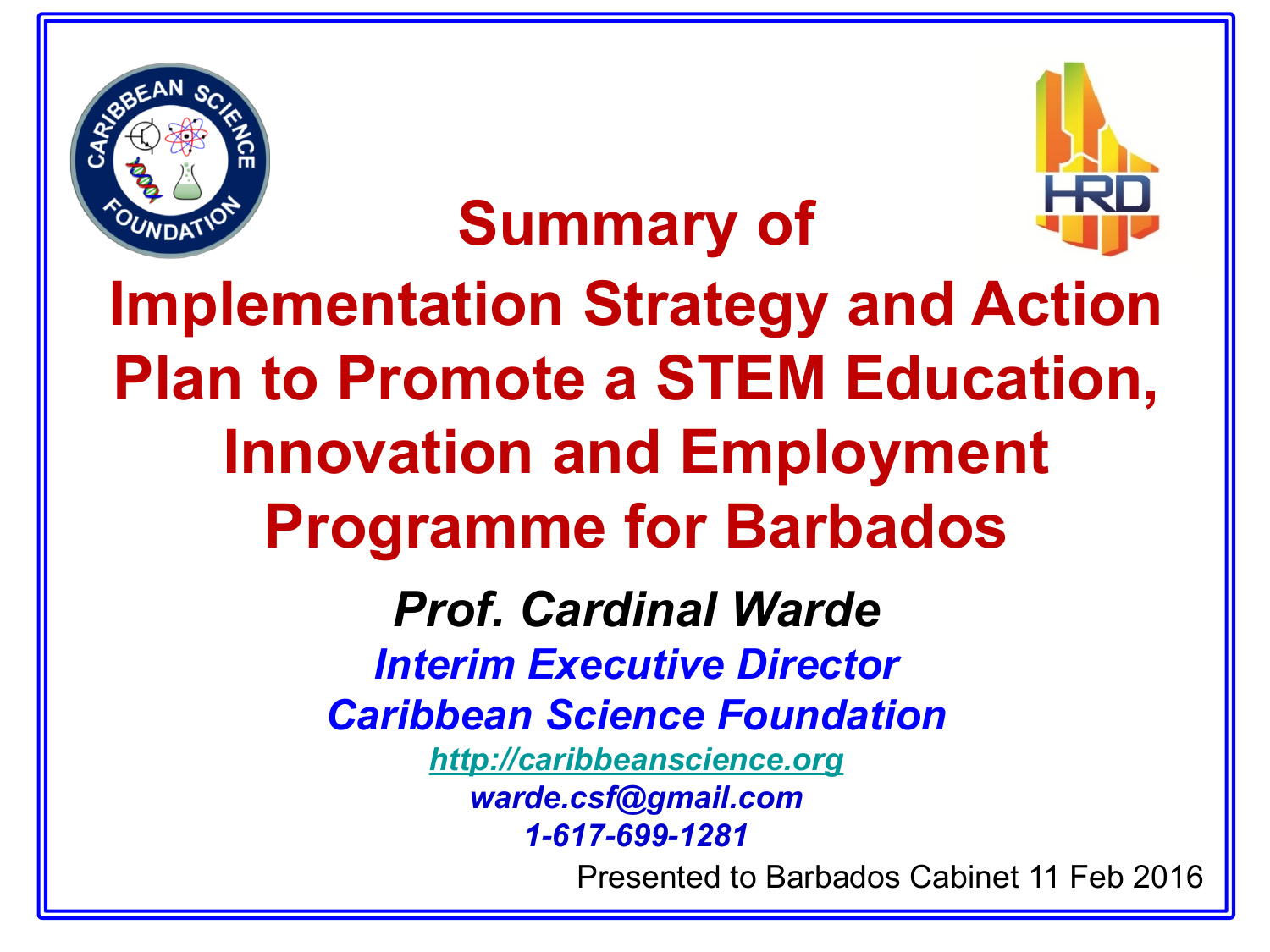## **Major Findings Status of STEM in Barbados**



- *There is broad consensus that cultivating STEM and STEMbased jobs would reduce unemployment and raise the standard of living of the people.*
- *Most of the population is unaware of the development of this HRD strategic plan to promote STEM.*
- *There is not a culture of science and engineering. There are too few students pursuing advanced degrees in science and engineering.*
- *There is substantial untapped talent that could be groomed into the next generation of technology entrepreneurs and leaders in science, engineering and business.*
- *Most of the institutions necessary for developing and maintaining a vibrant research and innovation culture are*  already in place.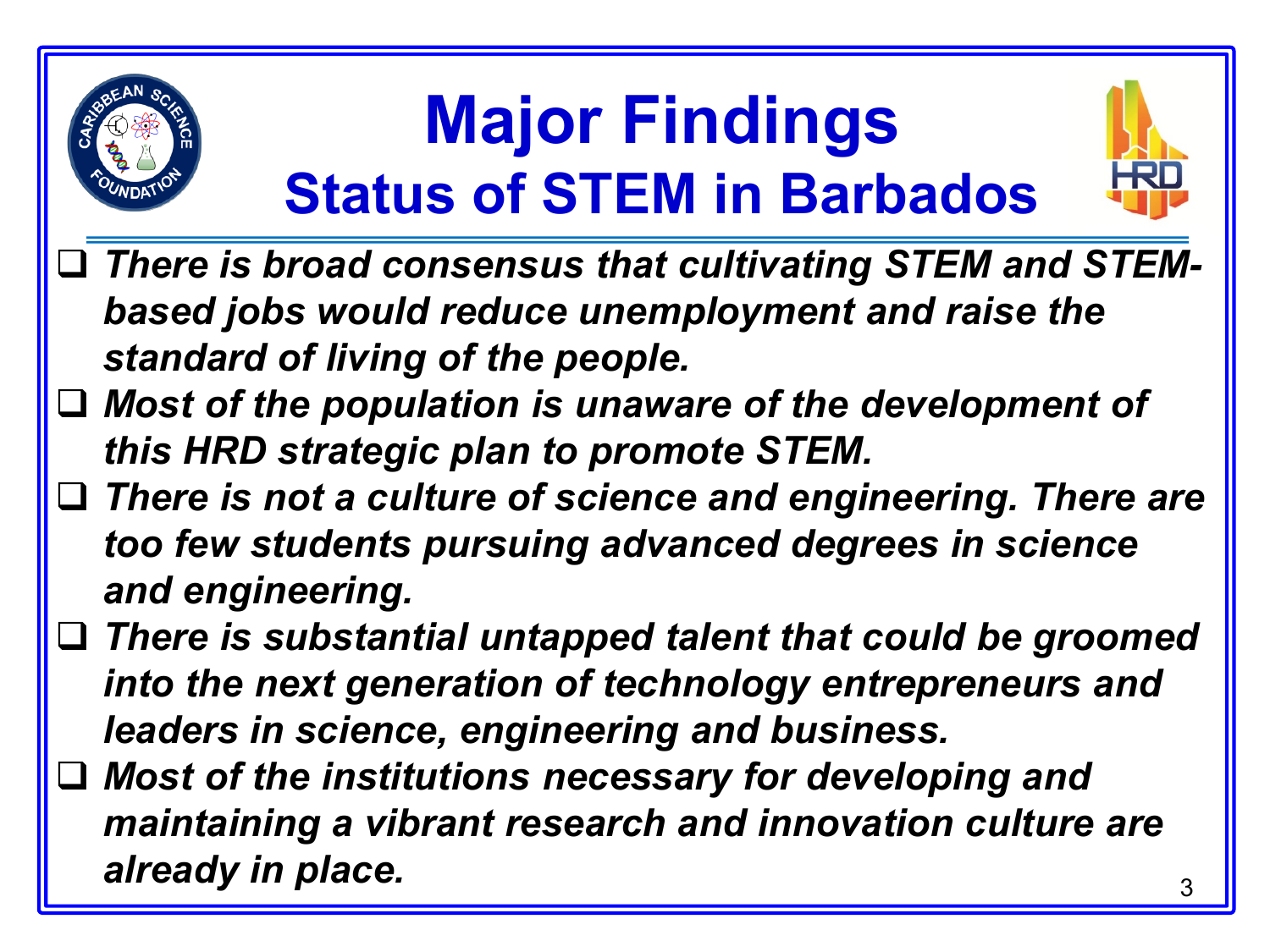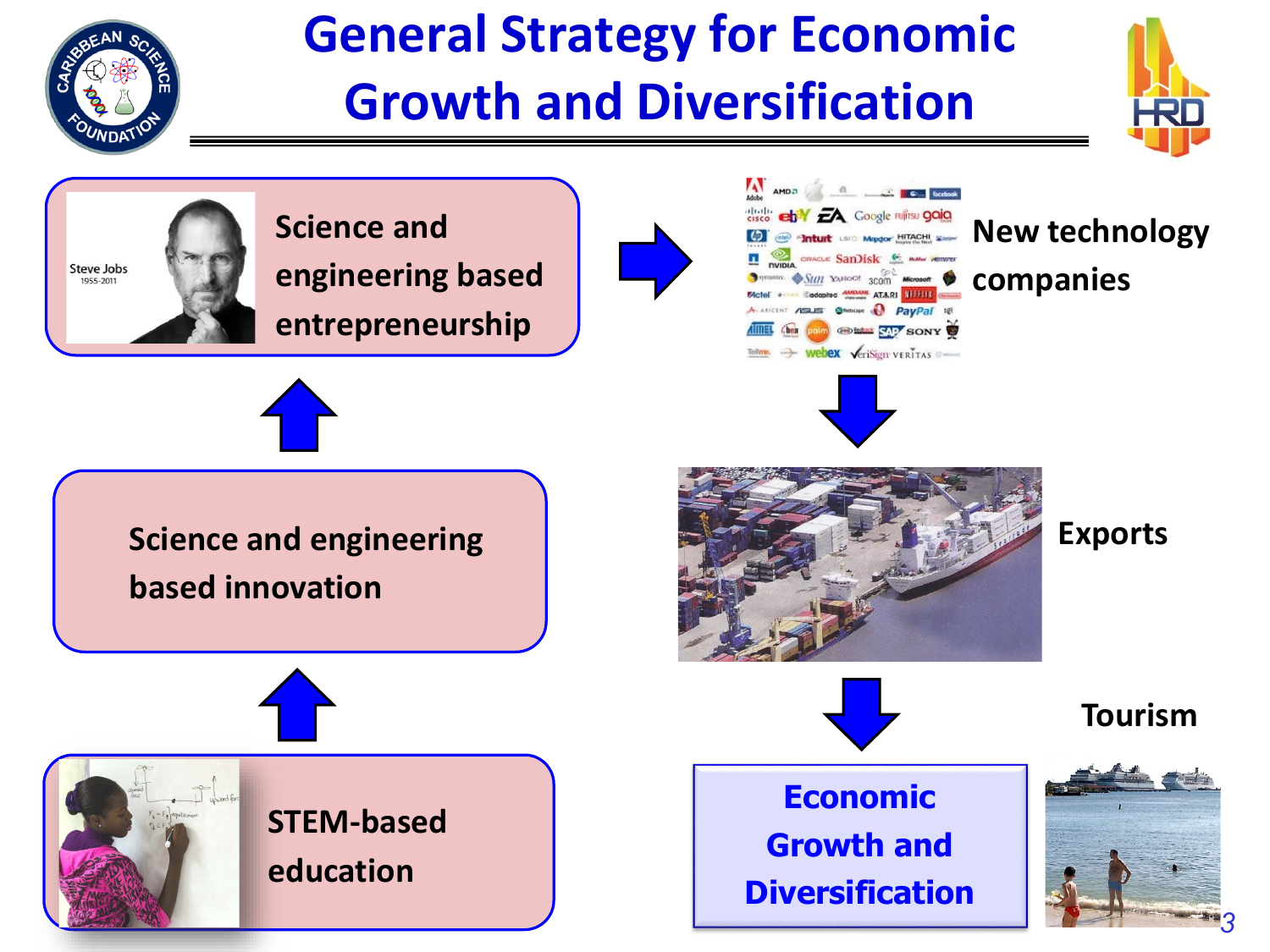# **Specific Strategy To Promote STEM in Barbados**



- *Establish leadership with authority and budget to oversee and drive the implementation of the programme to promote STEM and STEM-based jobs in Barbados.*
- *Reform STEM education at all levels and improve STEM Teacher Training in the use of Problem-Based Learning (PBL) and Inquiry-Based Science Education (IBSE).*
- *Create a more friendly environment including access to capital, to facilitate the launch and successful growth of STEM-based businesses.*
- *Increase private sector engagement with educational institutions (including vocational) and in science popularization programs.*
- *Leverage talent, expertise and resources of the Diaspora.*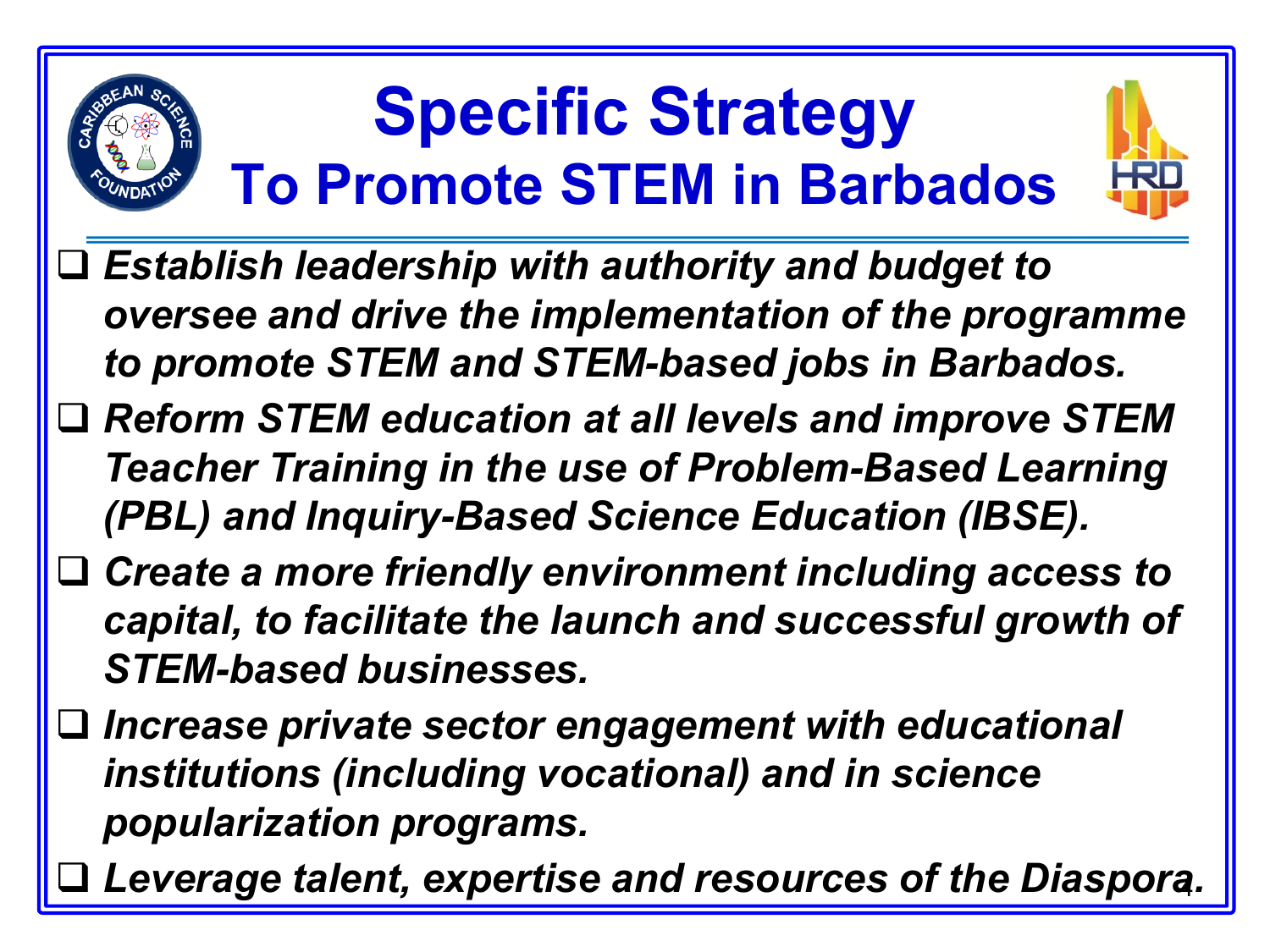

**Major Recommendations Leadership and Reorganization**



- *2. Establish Scientific Advisory Board of Directors (SABD) for NCSE (Chair of SABD reports to PM).*
- *3. SABD appoints a CEO/Executive Director ("Czar") for Science and Engineering to run NCSE [Ministers would have easy access to Science and engineering (S&E) experts].*
- *4. Set up permanent line item in budget for S&E R&D.*
- *5. Increase \$ set aside for S&E R&D over next 5 years until goal of 1% of GDP is reached-Johannesburg Declaration*
- 6. Consolidate all R&D funding under new NCSE.  $_{5}$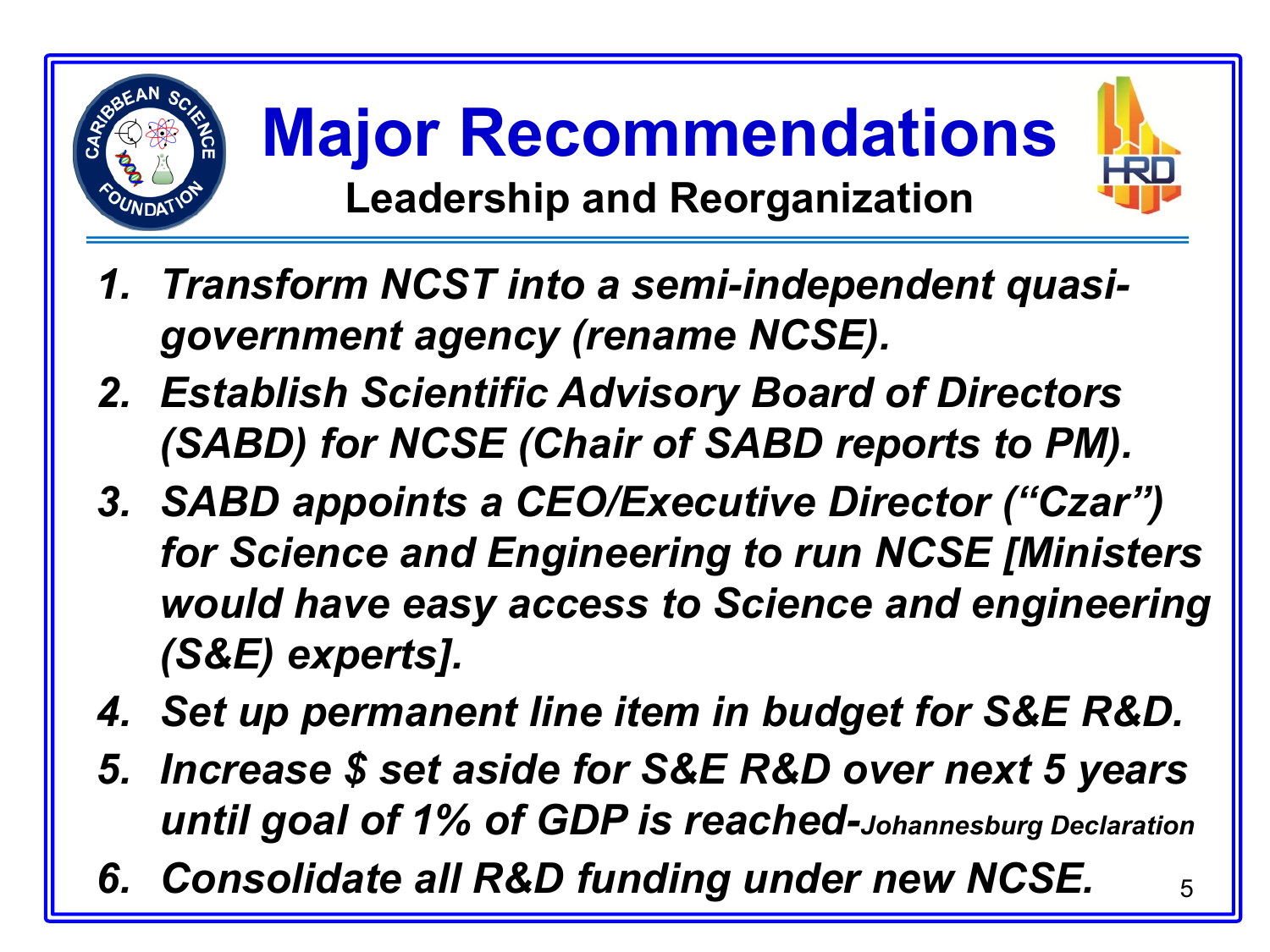

#### **Major Recommendations Primary and Secondary Education Reform**



- *7. Introduce science education and entrepreneurship to all students, beginning at the primary school level.*
- 8. Syllabus should employ PBL and IBSE teaching tools *to build upon the curiosity of the youngsters.*
- *9. Include science questions on the 11+ exam.*
- *10. Implement continuous assessment in all schools. Emphasize a teach-test-correct-teach approach until student gains mastery (technology will reduce costs).*
- *11. Strengthen the weaker secondary schools by deploying a more even distribution of all resources.*
- *12. Introduce math Olympiads, reintroduce science fairs, robotics camps (3 different levels), etc., permanently.* <sup>6</sup>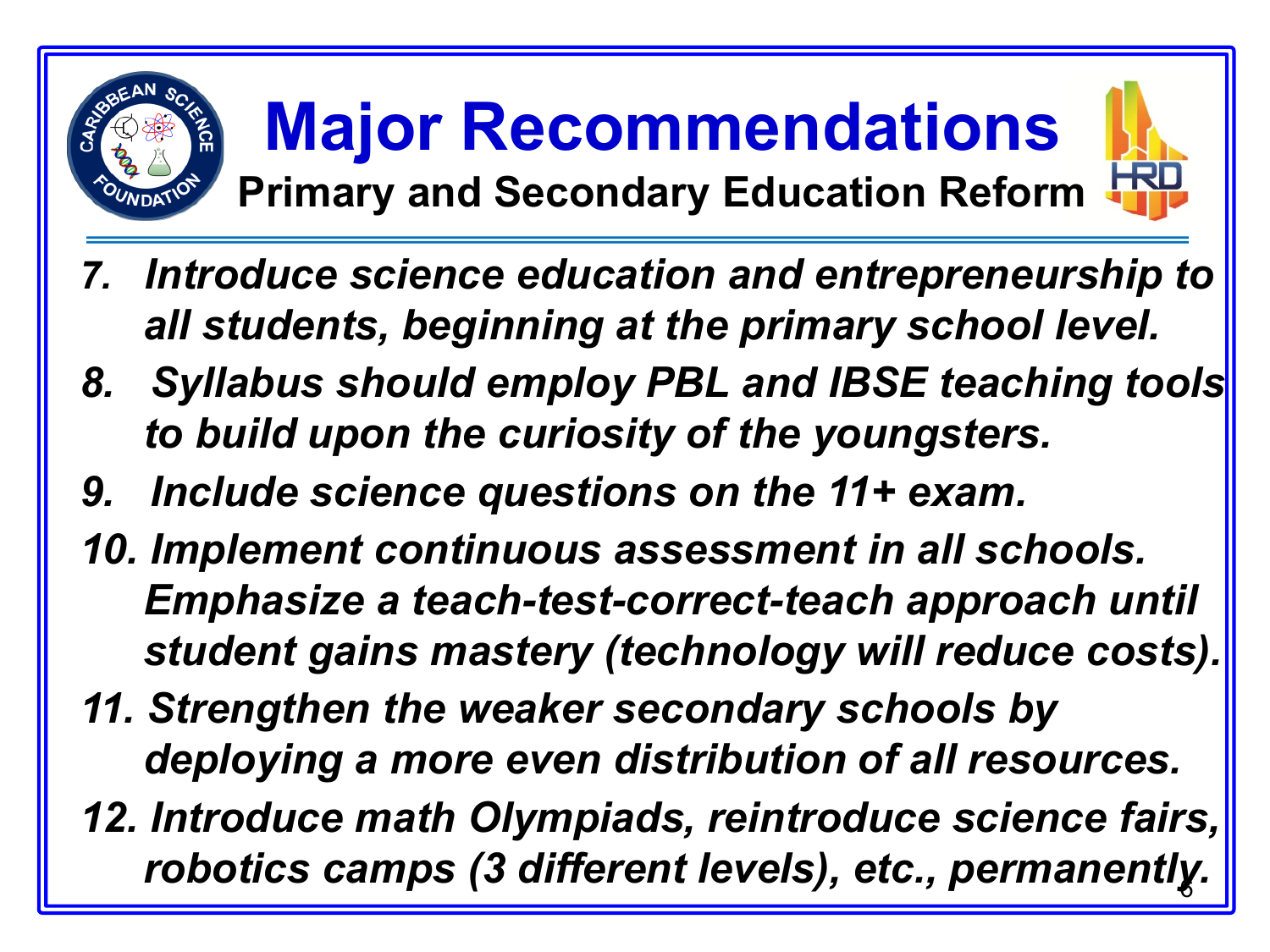

**Major Recommendations Teachers and STEM Teacher Training**



- *13. Through continuing education, increase the competency of teachers to teach STEM, including the use of PBL and IBSE methods:* 
	- *(a) Mandatory for all primary school teachers to undergo basic training*
	- *(b) Secondary science teachers need continuing education (like physicians)*
	- *(c) Strengthen/re-engineer Erdiston College to carry out above training*
- *14. Provide performance-based incentive pay for teachers.*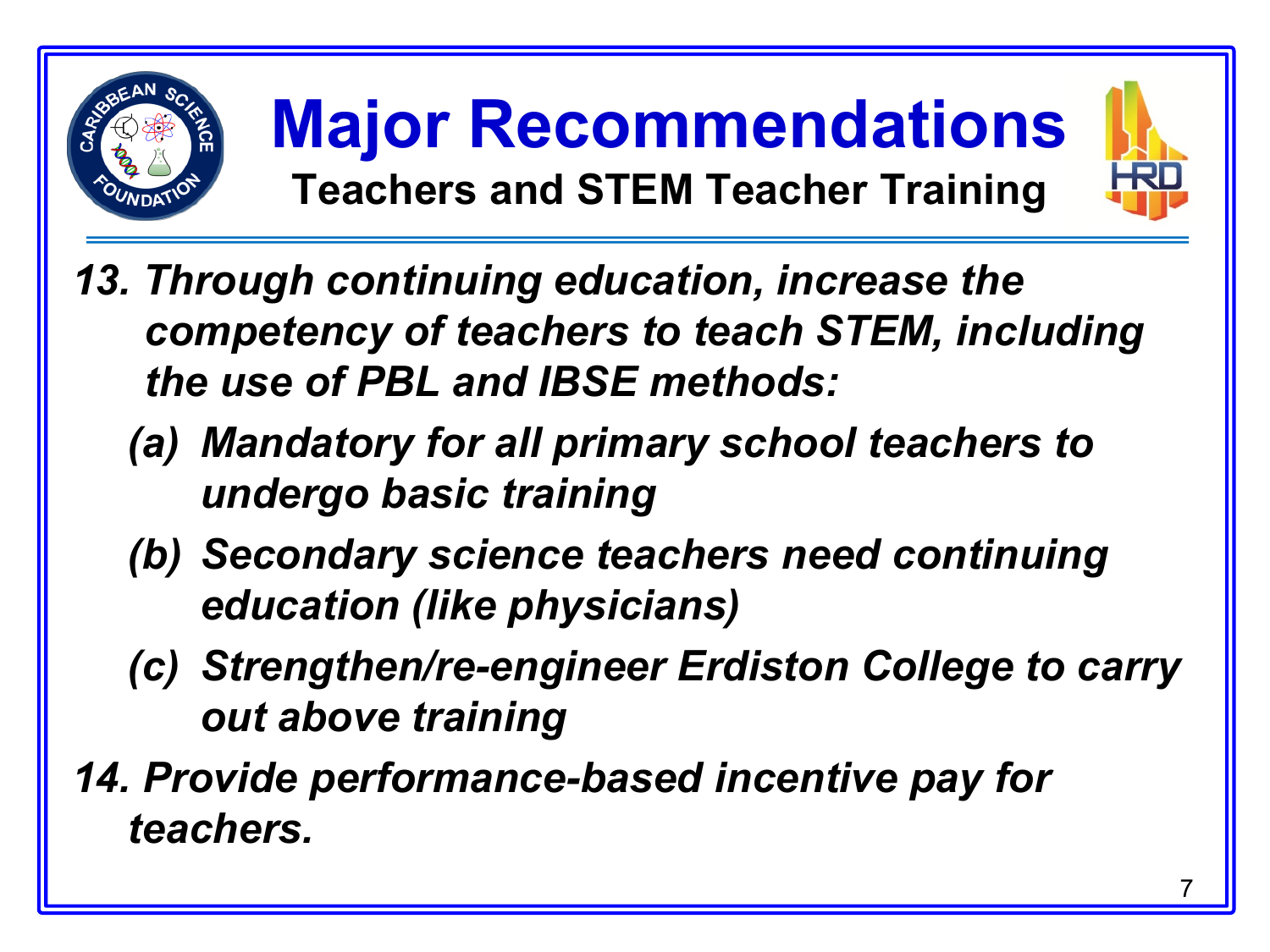

### **Major Recommendations Tertiary Education Reform**



- *15. Re-engineer tertiary educational institutions to:*
	- *(a) Train students today for the jobs of tomorrow, many of which do not exist today*
	- *(b) Establish research centres of excellence in areas of immediate relevance to the needs of Barbados*
	- *(c) Increase collaborations with the Diaspora to keep pace with cutting edge STEM research*
- *16. Establish a standing Science and Engineering Education Steering Committee, comprising visionary educators and business leaders from Barbados, the wider Caribbean and the Diaspora, to advise tertiary institutions on education reform (curriculum, teaching and research) that will meet the needs of Barbados.* <sup>8</sup>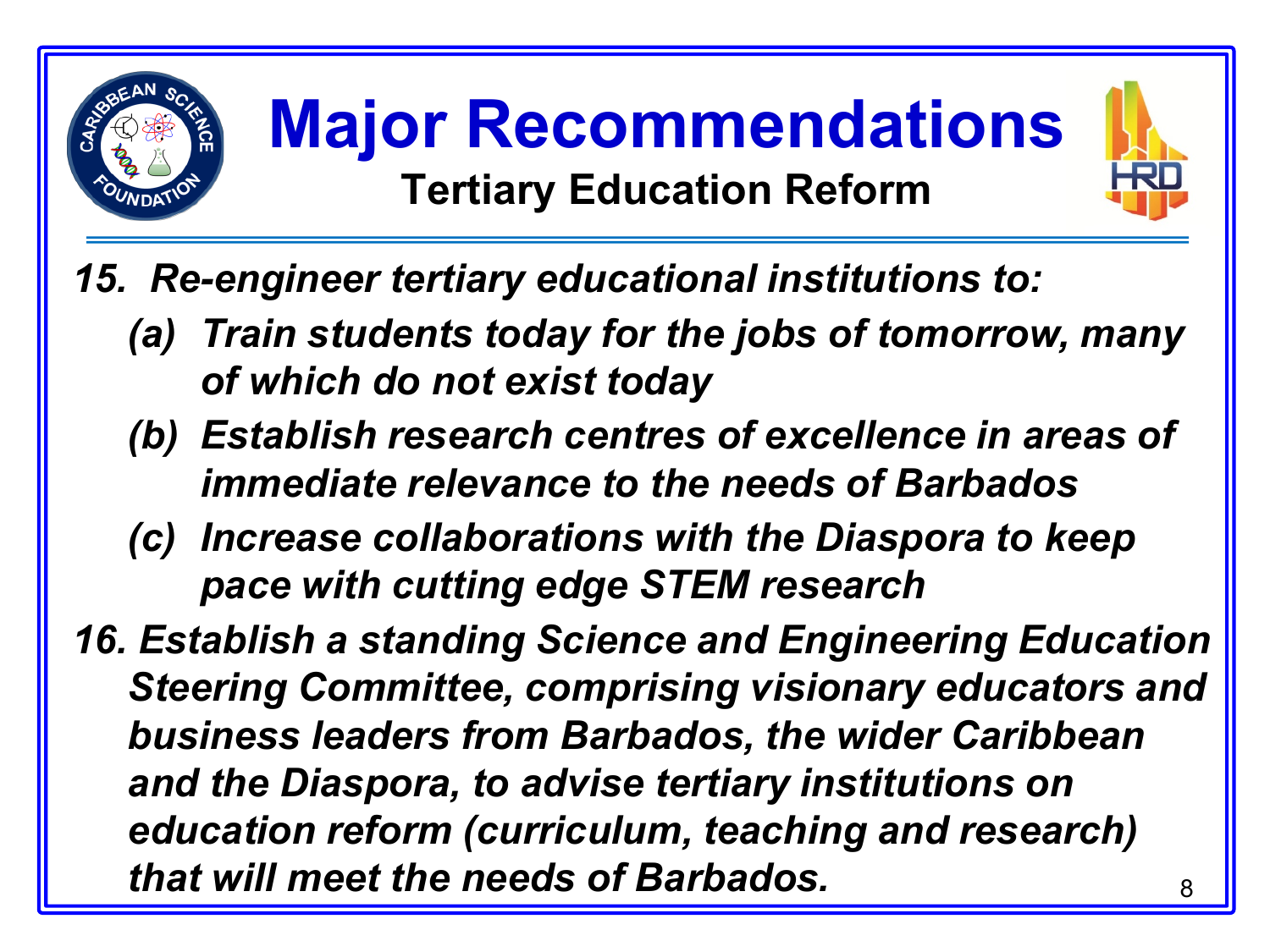





#### *17. Foster a more friendly and supportive small business environment:*

*(a) Legislature must swiftly remove unnecessary red tape; (b) Sensitize civil servants to needs of small businesses; (c) Provide an avenue for continuing business and entrepreneurship education;* 

*(d) Establish monthly Entrepreneurship Forum: entrepreneurs share ideas, meet mentors/angels/lawyers/accountants etc.*

- *18. Make capital more accessible, through e.g. angel/VC/bank partnerships, tax incentives for investors.*
- *19. Support the creation of globally competitive technology companies in addition to companies with local focus.*
- *20. Host business plan competitions that are open to all*  **willing to locate their business in Barbados.**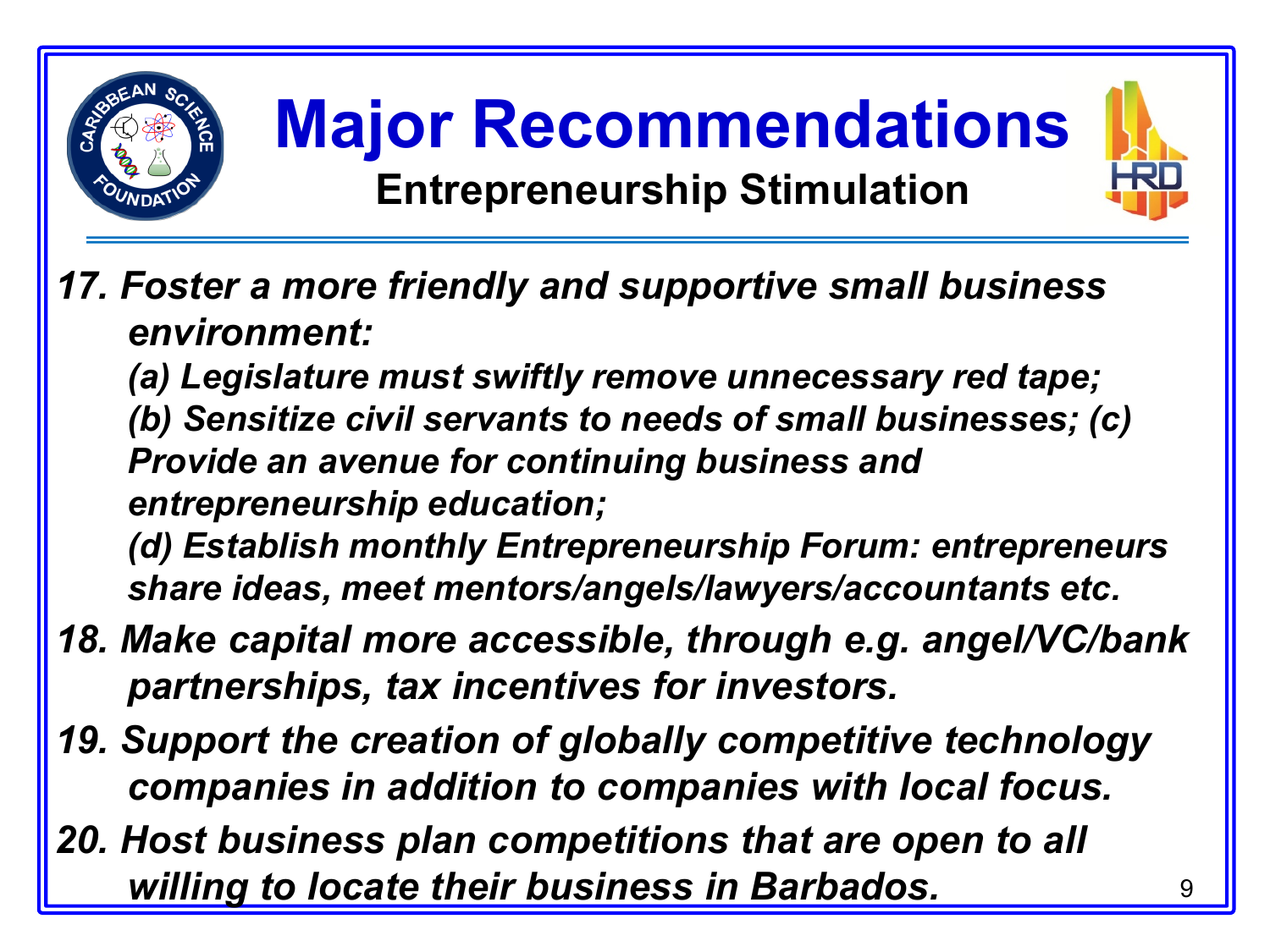

**Major Recommendations Technical and Vocational Training**



- *21. Introduce more of the basics of STEM in vocational training schools.*
- *22. Invest in modern tools, software and hardware so that the vocational workforce will be better prepared for the new STEM-based jobs that will be created.*
- *23. Forge closer links between the private sector and the vocational schools.*
- *24. Foster an environment in the vocational training schools where all students are encouraged to:*
	- *(a) adopt analytical and logical thinking as the norm*
	- *(b) think innovatively about creating new products and services*
	- *(c) consider entrepreneurship as a career path*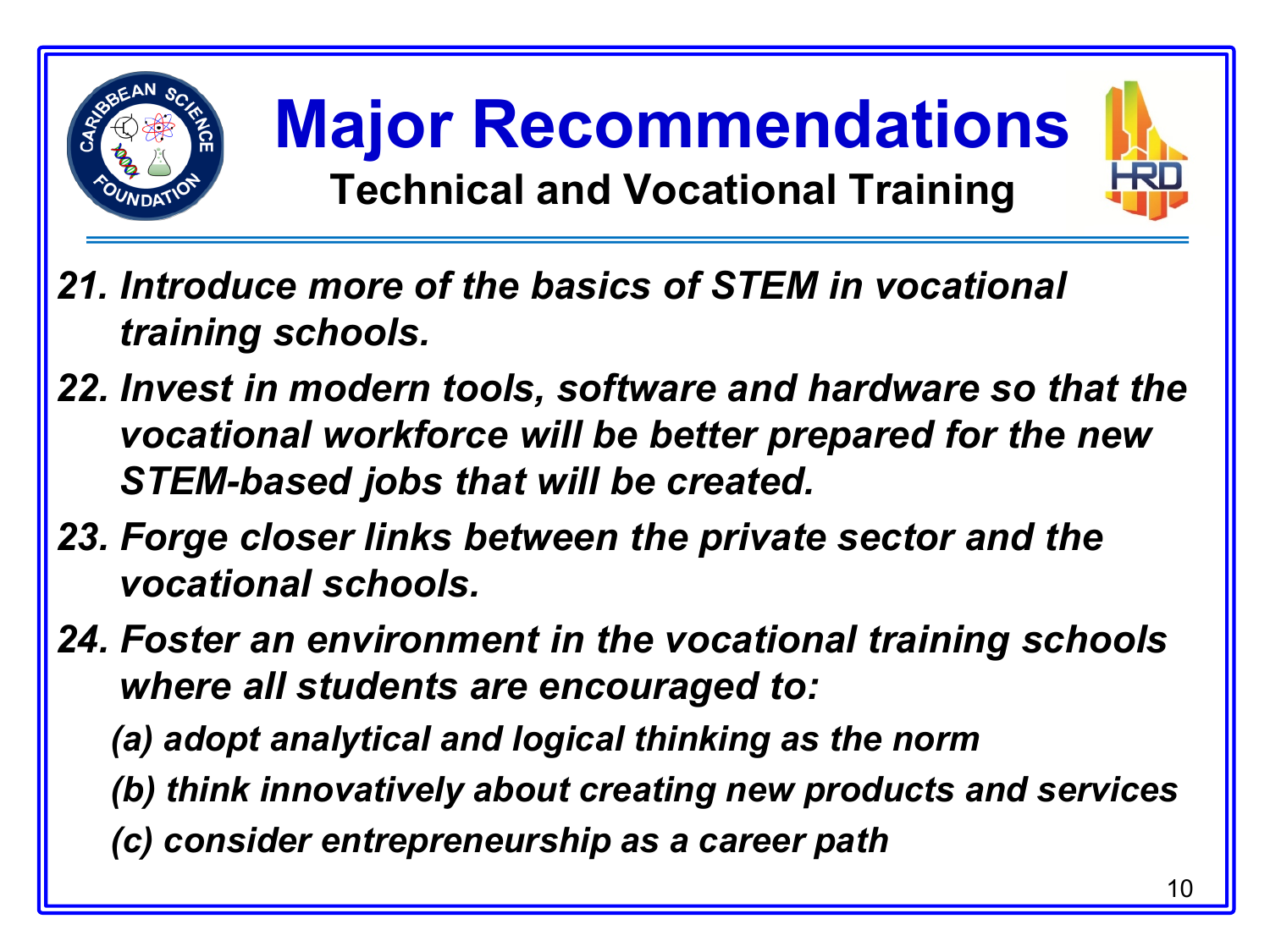





- *25. Push for more regional and local private sector influence and involvement with tertiary and vocational education institutions (e.g. in curriculum reform, and research directions). More research funding from private sector should follow.*
- *26. Encourage more private sector companies to host student internships.*
- *27. Encourage more private sector involvement in growing the entrepreneurial spirit and culture through sponsorship of science popularization activities such as science fairs, robotic camps, math*  **Olympiads, public technology-related seminars, etc.**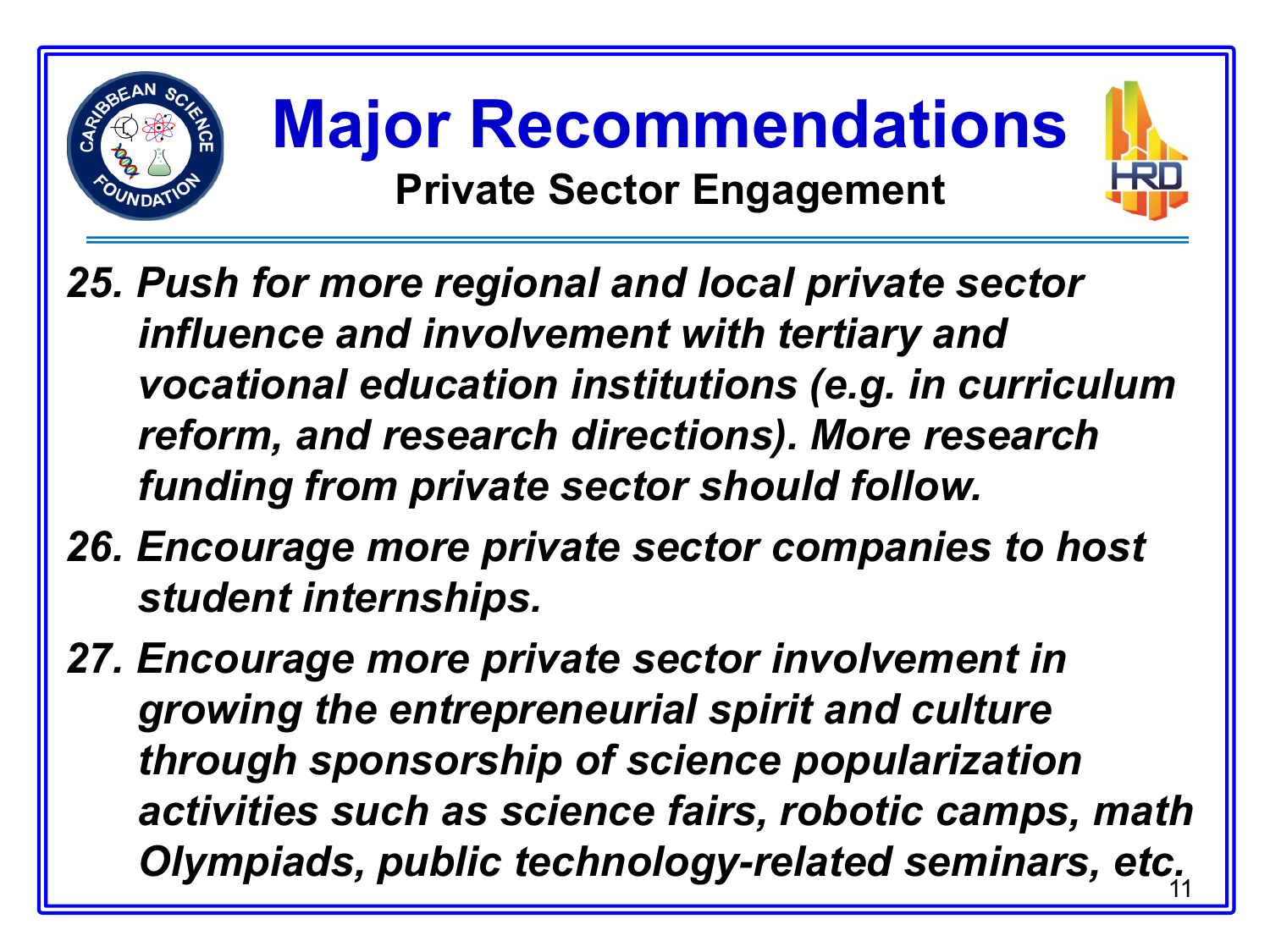

## **Major Recommendations Diaspora Engagement**



*29. Assign at least 25% of the agenda of the biennial Diaspora conference to how the Diaspora can help with implementing the new HRD strategy for Barbados.*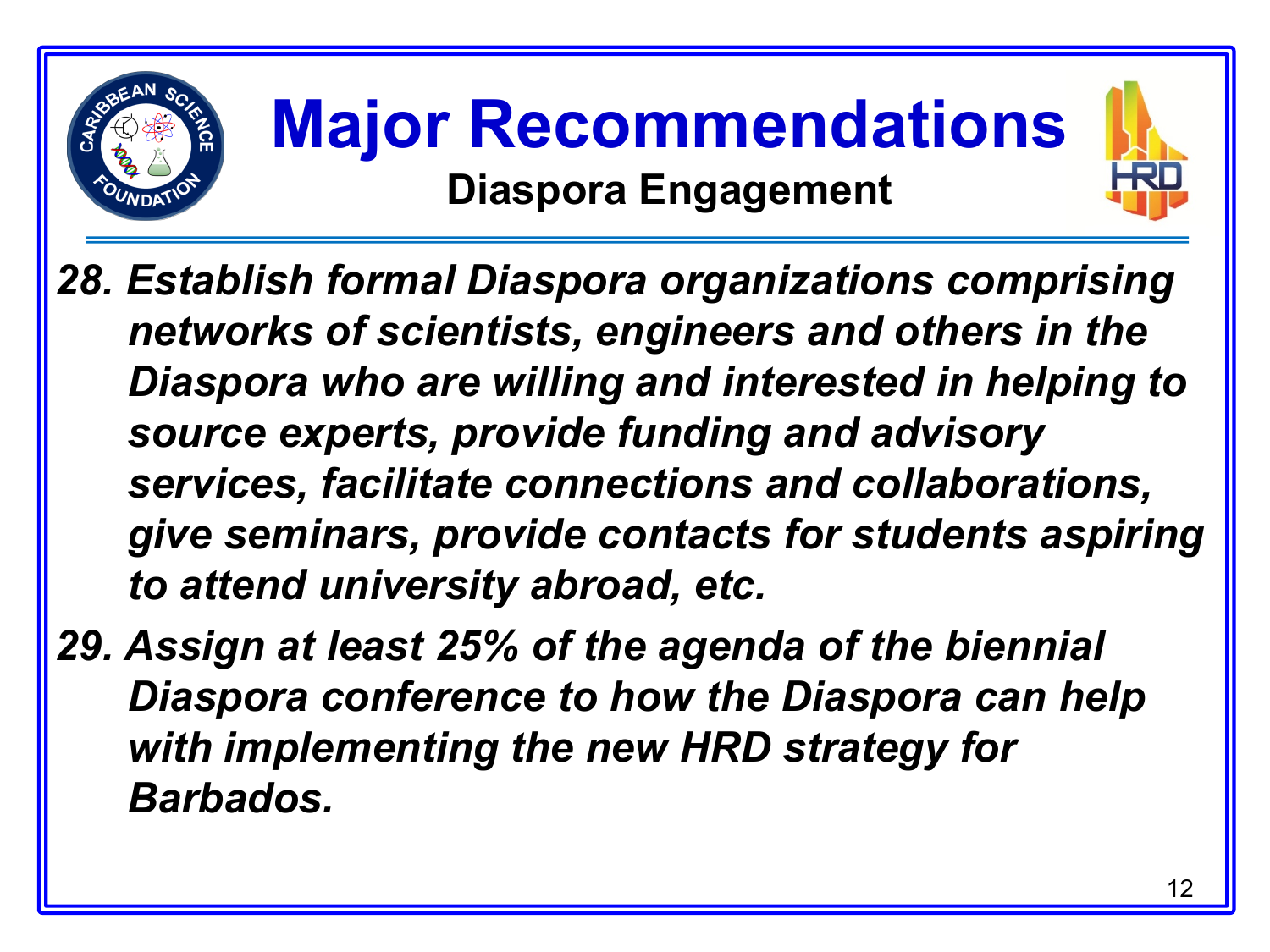